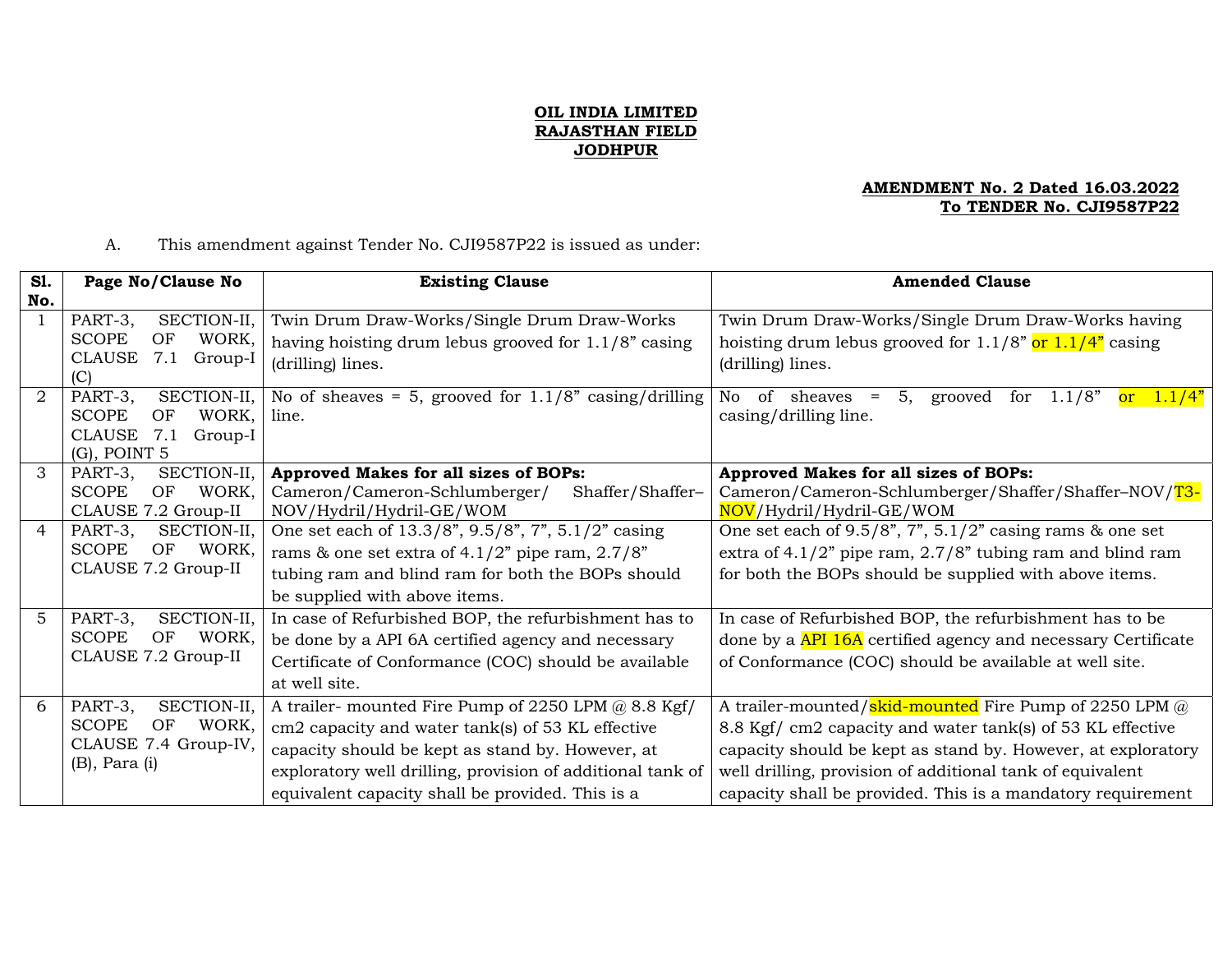|                |                                            | mandatory requirement and shall be frequently tested      | and shall be frequently tested for fire fighting purposes. In                                               |
|----------------|--------------------------------------------|-----------------------------------------------------------|-------------------------------------------------------------------------------------------------------------|
|                |                                            | for fire fighting purposes. In case of malfunctioning of  | case of malfunctioning of the fire pump and system, OIL                                                     |
|                |                                            | the fire pump and system, OIL reserves the right to       | reserves the right to stop further operations and Nil Day                                                   |
|                |                                            | stop further operations and Nil Day rates will be         | rates will be applicable till the time the system is made                                                   |
|                |                                            | applicable till the time the system is made functional.   | functional. The vintage of the fire pump should not be more                                                 |
|                |                                            | The vintage of the fire pump should not be more than      | than 05 years. Necessary documents must be provided to                                                      |
|                |                                            | 05 years. Necessary documents must be provided to         | prove the vintage of the fire pump.                                                                         |
|                |                                            | prove the vintage of the fire pump.                       |                                                                                                             |
| $\overline{7}$ | <b>FORWARDING</b>                          |                                                           |                                                                                                             |
|                |                                            | h. Bid Security INR 58,25,200.00                          | These points stand deleted.                                                                                 |
|                | LETTER, CLAUSE NO.<br>2.0, TABLE POINT NO. | i. Bid Security validity 210 days from original Bid       |                                                                                                             |
|                | (h), (i)                                   | closing date                                              |                                                                                                             |
| 8              | FORWARDING                                 | The bid along with all supporting documents must be       | The bid along with all supporting documents must be                                                         |
|                | LETTER, CLAUSE NO.                         | submitted through OIL's Eprocurement site only            | submitted through OIL's Eprocurement site only except the                                                   |
|                | 7.1(i)                                     | except the following documents which shall be             | following documents which shall be submitted manually by                                                    |
|                |                                            | submitted manually by the Bidder in two copies in a       | the Bidder in two copies in a sealed envelope super-scribed                                                 |
|                |                                            | sealed envelope super-scribed with OIL's IFB No., Bid     | with OIL's IFB No., Bid Closing date and marked as "BID                                                     |
|                |                                            | Closing date and marked as "BID AGAINST TENDER            | AGAINST TENDER NO. CJI9587P22" and addressed to GM                                                          |
|                |                                            | NO. CJI9587P22" and addressed to GM (C&P), OIL            | (C&P), OIL INDIA LTD., Rajasthan Field, 2A, Saraswati                                                       |
|                |                                            | INDIA LTD., Rajasthan Field, 2A, Saraswati Nagar,         | Nagar, Jodhpur-342005, Rajasthan (India):                                                                   |
|                |                                            | Jodhpur-342005, Rajasthan (India):                        | a) Printed catalogue and Literature, if called for in the tender.                                           |
|                |                                            | a) Original Bid Security                                  | b) Power of Attorney for signing the bid.                                                                   |
|                |                                            | b) Printed catalogue and Literature, if called for in the | c) Any other document required to be submitted in original                                                  |
|                |                                            | tender.                                                   | as per tender requirement.                                                                                  |
|                |                                            | c) Power of Attorney for signing the bid.                 | The above documents must be received at OIL's GM-(C&P)'s                                                    |
|                |                                            | d) Any other document required to be submitted in         | office at Jodhpur on or before 11.00 Hrs (IST) on the Bid                                                   |
|                |                                            | original as per tender requirement.                       | Closing date failing which the bid shall be rejected.                                                       |
|                |                                            | The above documents including original bid security       |                                                                                                             |
|                |                                            | must be received at OIL's GM-(C&P)'s office at            |                                                                                                             |
|                |                                            | Jodhpur on or before 11.00 Hrs (IST) on the Bid           |                                                                                                             |
|                |                                            | Closing date failing which the bid shall be rejected. A   |                                                                                                             |
|                |                                            | scanned copy of the Bid Security shall also be            |                                                                                                             |
|                |                                            | uploaded by the Bidder along with their Technical Bid     |                                                                                                             |
|                |                                            | in OIL's E-procurement site.                              |                                                                                                             |
| 9              | <b>FORWARDING</b>                          |                                                           | If it is found that a Bidder has furnished fraudulent If it is found that a Bidder has furnished fraudulent |
|                | LETTER, CLAUSE NO.                         |                                                           | document/information, the Bid Security/Performance document/information, the Performance Security shall be  |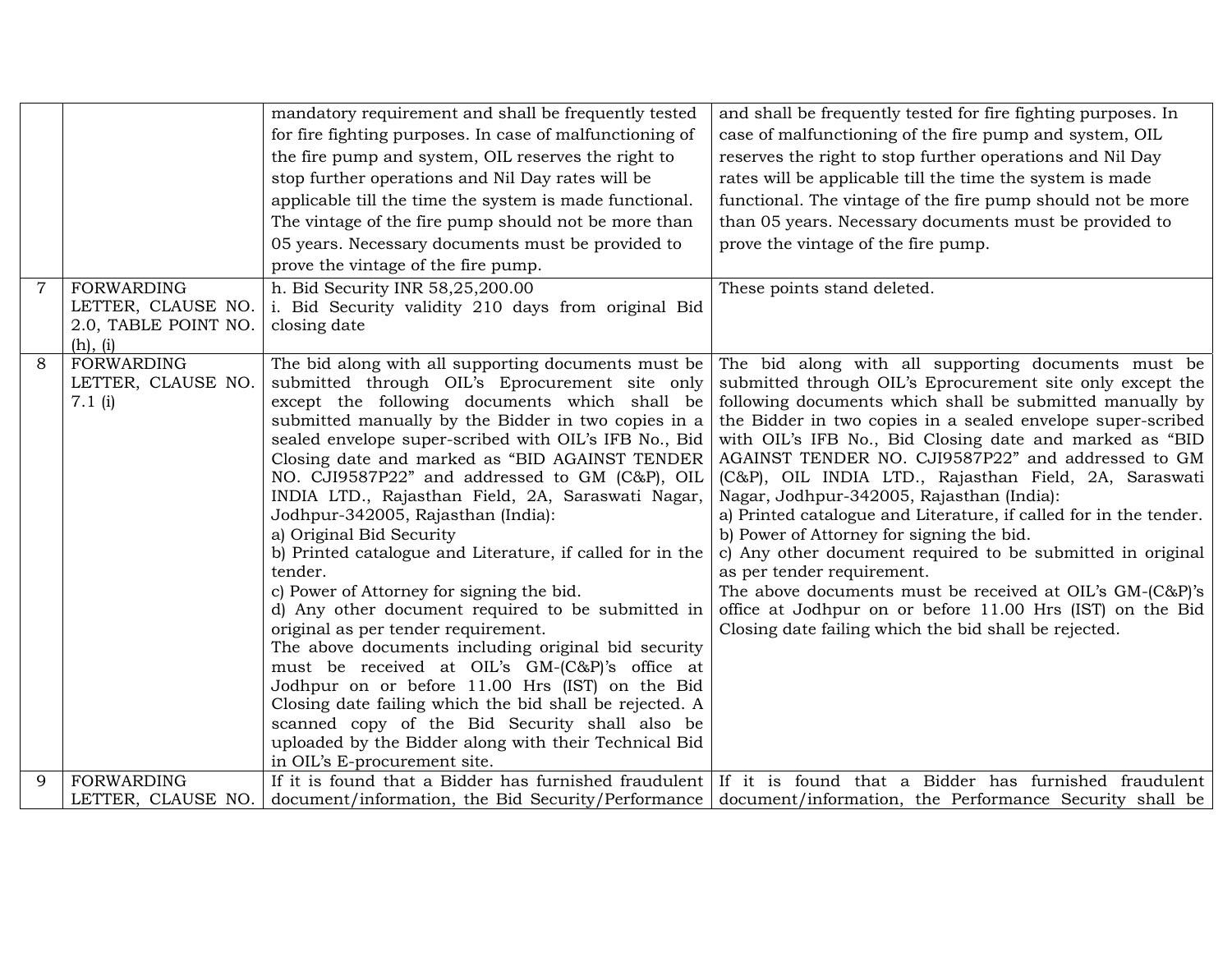|    | 13.0                                                                             | Security shall be forfeited and the party will be<br>debarred for a period of 3 (three) years from date of<br>detection of such fraudulent act, besides the legal<br>action. In case of major and serious fraud, period of<br>debarment may be enhanced. In this regard, bidders<br>to categorically fill up undertaking as per format<br>provided vide Annexure-X and submit the same along<br>with their bid.                                                                     | forfeited and the party will be debarred for a period of $3$<br>(three) years from date of detection of such fraudulent act,<br>besides the legal action. In case of major and serious fraud, $\vert$<br>period of debarment may be enhanced. In this regard,<br>bidders to categorically fill up undertaking as per format<br>provided vide Annexure-X and submit the same along with<br>their bid. |
|----|----------------------------------------------------------------------------------|-------------------------------------------------------------------------------------------------------------------------------------------------------------------------------------------------------------------------------------------------------------------------------------------------------------------------------------------------------------------------------------------------------------------------------------------------------------------------------------|------------------------------------------------------------------------------------------------------------------------------------------------------------------------------------------------------------------------------------------------------------------------------------------------------------------------------------------------------------------------------------------------------|
| 10 | PART-1,<br><b>INSTRUCTIONS</b><br><b>TO</b><br>BIDDERS CLAUSE NO.<br>2.0(1)      | Bid Security Form, (Proforma-E)                                                                                                                                                                                                                                                                                                                                                                                                                                                     | <b>Bid Security Declaration Form, (Proforma-S)</b>                                                                                                                                                                                                                                                                                                                                                   |
| 11 | PART-1,<br><b>INSTRUCTIONS</b><br><b>TO</b><br>BIDDERS CLAUSE NO.<br>5.3 (A) (c) | Copy of Bid Security.                                                                                                                                                                                                                                                                                                                                                                                                                                                               | Copy of Bid Security Declaration (Proforma-S).                                                                                                                                                                                                                                                                                                                                                       |
| 12 | PART-1,<br><b>INSTRUCTIONS</b><br><b>TO</b><br>BIDDERS CLAUSE NO.<br>10.0        | BID SECURITY CLAUSE                                                                                                                                                                                                                                                                                                                                                                                                                                                                 | This clause and its sub-clauses stand deleted.                                                                                                                                                                                                                                                                                                                                                       |
| 13 | PART-1,<br><b>INSTRUCTIONS</b><br>TO<br>BIDDERS CLAUSE NO.<br>12.2               | In exceptional circumstances, the Company may<br>solicit the Bidder's consent to an extension of the<br>period of validity. The request and the response<br>thereto shall be made in writing through Fax or e-<br>mail. The Bid Security provided under Para 11.0 above<br>shall also be suitably extended. A Bidder may refuse<br>the request without forfeiting its Bid Security. A<br>Bidder granting the request will neither be required<br>nor permitted to modify their Bid. | In exceptional circumstances, the Company may solicit the<br>Bidder's consent to an extension of the period of validity. The<br>request and the response thereto shall be made in writing<br>through Fax or e-mail. A Bidder may refuse the request. A<br>Bidder granting the request will neither be required nor<br>permitted to modify their Bid.                                                 |
| 14 | PART-1,<br><b>INSTRUCTIONS</b><br>TO<br>BIDDERS CLAUSE NO.<br>$13.2$ (a)         | Original Bid Security                                                                                                                                                                                                                                                                                                                                                                                                                                                               | This clause stands deleted.                                                                                                                                                                                                                                                                                                                                                                          |
| 15 | PART-1,<br><b>INSTRUCTIONS</b><br>TO<br>BIDDERS CLAUSE NO.<br>16.0               | <b>LATE BIDS:</b> Bidders are advised in their own interest<br>to ensure that their bids are uploaded in system<br>before the closing date and time of the bid. The<br>documents in physical form mainly the Original Bid                                                                                                                                                                                                                                                           | <b>LATE BIDS:</b> Bidders are advised in their own interest to<br>ensure that their bids are uploaded in system before the<br>closing date and time of the bid. The documents in physical<br>form if received by the Company after the deadline for                                                                                                                                                  |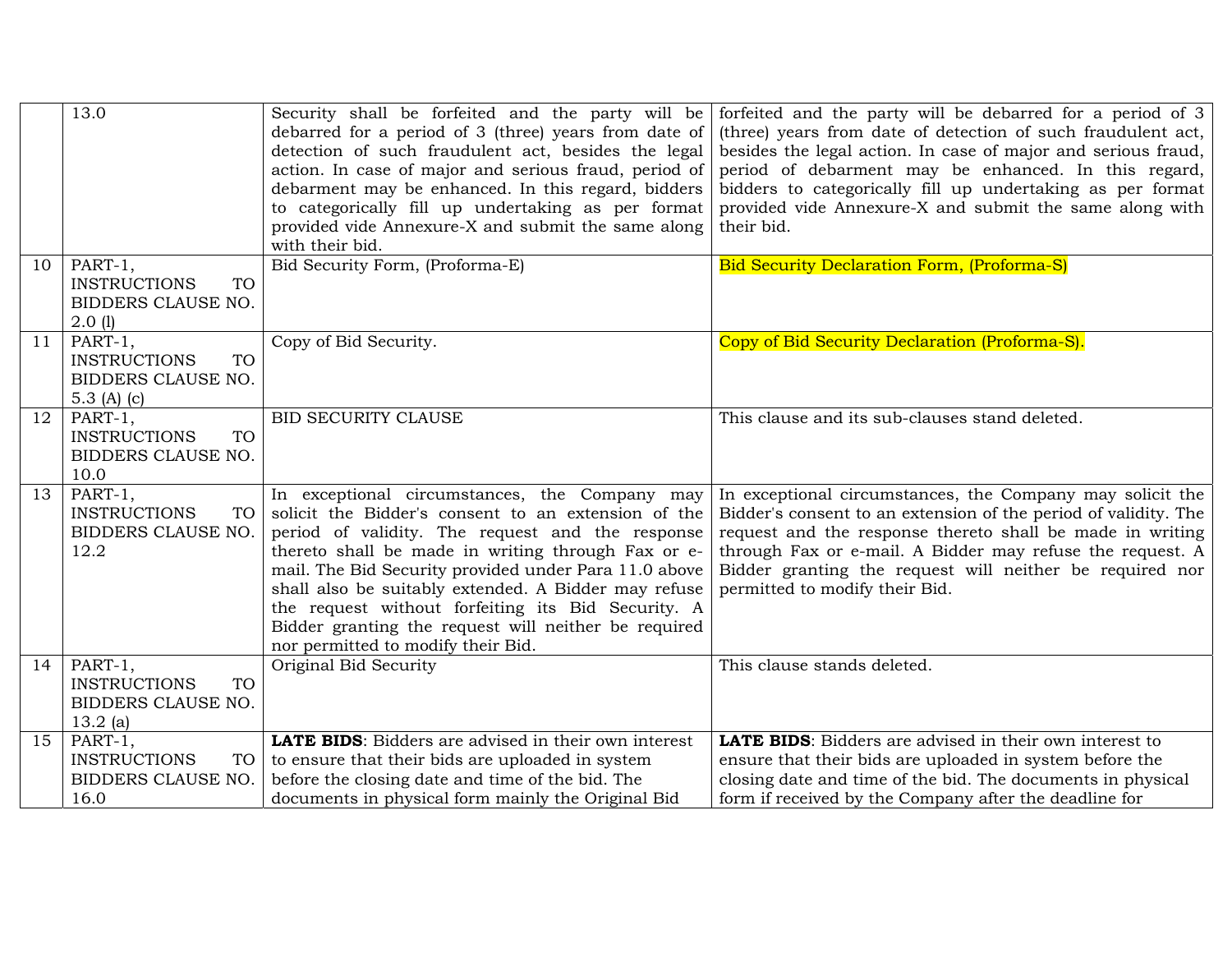|    |                                                                                    | Security if received by the Company after the deadline<br>for submission prescribed by the Company shall be<br>rejected and shall be returned to the Bidders in<br>unopened condition immediately.                                                                                                                                                                                                                                                            | submission prescribed by the Company shall be rejected and<br>shall be returned to the Bidders in unopened condition<br>immediately.                                                                                                                                                                                                                                                                                                                                                                                                                                                                                                          |
|----|------------------------------------------------------------------------------------|---------------------------------------------------------------------------------------------------------------------------------------------------------------------------------------------------------------------------------------------------------------------------------------------------------------------------------------------------------------------------------------------------------------------------------------------------------------|-----------------------------------------------------------------------------------------------------------------------------------------------------------------------------------------------------------------------------------------------------------------------------------------------------------------------------------------------------------------------------------------------------------------------------------------------------------------------------------------------------------------------------------------------------------------------------------------------------------------------------------------------|
| 16 | PART-1,<br><b>INSTRUCTIONS</b><br><b>TO</b><br>BIDDERS CLAUSE NO.<br>17.3          | No Bid can be withdrawn in the interval between the<br>deadline for submission of Bids and the expiry of the<br>period of Bid Validity specified by the Bidder on the<br>Bid Form. Withdrawal of a Bid during this interval<br>shall result in the Bidder's forfeiture of its Bid<br>Security and bidder shall also be debarred from<br>participation in future tenders of OIL as per the<br>Banning Policy of OIL.                                           | No Bid can be withdrawn in the interval between the<br>deadline for submission of Bids and the expiry of the period<br>of Bid Validity specified by the Bidder on the Bid Form.<br>Withdrawal of a Bid during this interval shall result in the<br>Bidder's debarment from participation in future tenders of<br>OIL as per the Banning Policy of OIL.                                                                                                                                                                                                                                                                                        |
| 17 | PART-2,<br><b>BID</b><br><b>EVALUATION</b><br><b>CLAUSE</b><br>CRITERIA,<br>1.5.4  | The Bid Security and the Performance Security shall<br>be in the name of the Leader on behalf of the<br>Consortium.                                                                                                                                                                                                                                                                                                                                           | The Performance Security shall be in the name of the Leader<br>on behalf of the Consortium.                                                                                                                                                                                                                                                                                                                                                                                                                                                                                                                                                   |
| 18 | PART-2,<br><b>BID</b><br><b>EVALUATION</b><br><b>CLAUSE</b><br>CRITERIA,<br>1.10.2 | Note: In case Supporting Company fails to submit<br>Performance Bank Guarantee as per 1.10.1 above, Bid<br>Security submitted by the bidder shall be forfeited.                                                                                                                                                                                                                                                                                               | Note: In case Supporting Company fails to submit<br>Performance Bank Guarantee as per 1.10.1 above, action<br>shall be taken on the bidder as per clause 3.4 of Commercial<br>criteria.                                                                                                                                                                                                                                                                                                                                                                                                                                                       |
| 19 | PART-2,<br><b>BID</b><br><b>EVALUATION</b><br><b>CLAUSE</b><br>CRITERIA,<br>3.4    | Bid Security in Original shall be furnished as a part of<br>the Technical Bid and shall reach OIL's office at<br>Jodhpur before bid closing date & time. A scanned<br>copy of the bid security shall however be uploaded in<br>OIL's E-Procurement portal along with the Technical<br>Bid. The amount of Bid Security shall be as specified<br>in the Forwarding Letter of the Bid Document. Bid<br>without proper & valid Bid Security shall be<br>rejected. | No bid security shall be applicable against this tender.<br>Instead of bid security, all the bidders are required to sign a<br>Bid Security Declaration (Proforma-S) accepting that if they<br>withdraw or modify their Bids during the period of validity, or<br>if they are awarded the contract and they fail to sign the<br>contract, or submit the performance security (including<br>performance security by supporting company, in case<br>applicable) before the deadline defined in the NIT, they will be<br>suspended for a period of two years. This suspension of two<br>years shall be automatic without conducting any enquiry. |
| 20 | PART-2,<br>BID.<br><b>EVALUATION</b><br>CRITERIA,<br><b>CLAUSE</b>                 | <b>Vintage:</b> The offered rig package should not be more<br>than fifteen (15) years old as on the original bid<br>closing date. Documentary proof in respect of vintage<br>should be submitted with the techno-commercial (un-                                                                                                                                                                                                                              | <b>Vintage:</b> The offered rig package should not be more than<br>fifteen (15) years old as on the original bid closing date.<br>Documentary proof in respect of vintage should be submitted<br>with the techno commercial (un-priced) bid in the form of                                                                                                                                                                                                                                                                                                                                                                                    |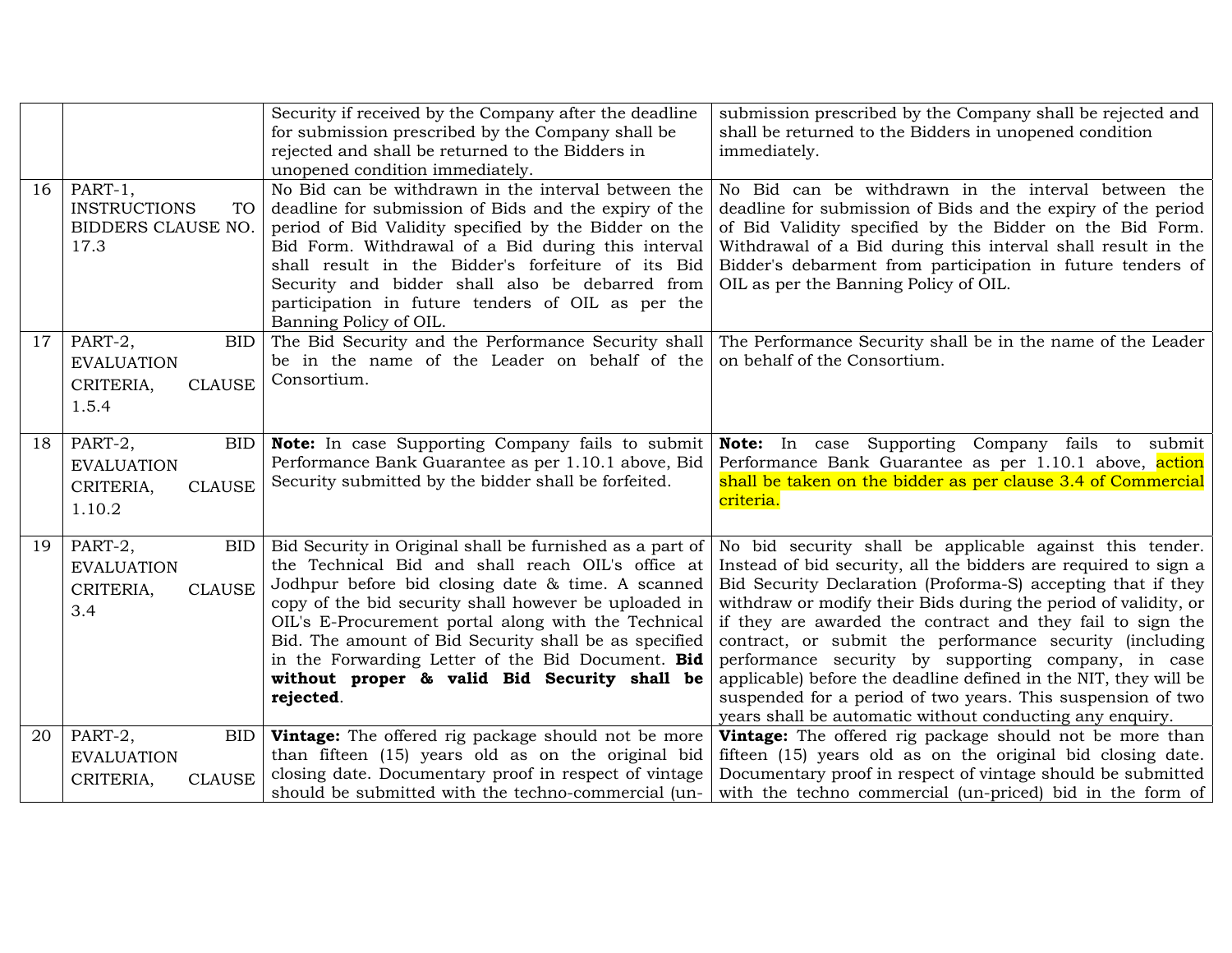|    | 1.16                        | priced) bid in the form of copies of relevant Purchase       | copies of relevant Purchase Order or copies of any of the                                                             |
|----|-----------------------------|--------------------------------------------------------------|-----------------------------------------------------------------------------------------------------------------------|
|    |                             | Order together with copies of any of the documents in        | documents in respect of date of execution of the Purchase                                                             |
|    |                             | respect of date of execution of the Purchase Order,          | Order, such as B/L or invoice or any other documentary                                                                |
|    |                             | such as B/L or invoice or any other documentary              | evidence that can substantiate the date of delivery or                                                                |
|    |                             | evidence that can substantiate the date of delivery or       | satisfactory execution of purchase order.                                                                             |
|    |                             | satisfactory execution of purchase order.                    |                                                                                                                       |
| 21 | PART-3,<br>SECTION-II,      | <b>MAST</b><br><b>SUBSTRUCTURE</b><br>API 4F<br>AND<br>(WITH | MAST AND SUBSTRUCTURE (WITH API 4F or API 2nd                                                                         |
|    | <b>SCOPE</b><br>OF<br>WORK, | MONOGRAM): One (1) no. two section telescoping               | <b>Edition MONOGRAM</b> : One (1) no. two section telescoping                                                         |
|    | CLAUSE 7.1 Group-I          | mast (as per API spec. 4F latest edition), with              | mast (as per API spec. 4F latest edition or API $2nd$ Edition),                                                       |
|    | (B),                        | hydraulic mast tilting & extending systems and               | with hydraulic mast tilting & extending systems and                                                                   |
|    |                             | automatic locking device to lock the mast into its fully     | automatic locking device to lock the mast into its fully                                                              |
|    |                             | extended operating position. The mast and sub-               | extended operating position. The mast and sub-structure                                                               |
|    |                             | structure with clear height of 118-130 ft. Rated static      | with clear height of 118-130 ft. Rated static hook load                                                               |
|    |                             | hook load capacity of 4,04,494 lbs (approx.) as per API      | capacity of 4,04,494 lbs (approx.) as per API 4F specifications                                                       |
|    |                             | 4F specifications with 10 lines strung. Mast should be       | with 10 lines strung. Mast should be designed for minimum                                                             |
|    |                             | designed for minimum 69 mph (60 knots) wind load             | 69 mph (60 knots) wind load with full set back of pipes. Sub-                                                         |
|    |                             | with full set back of pipes. Sub- structure assembly,        | structure assembly, telescoping (preferably hydraulic)/sling-                                                         |
|    |                             | telescoping (preferably hydraulic)/sling-shot/folding        | shot/folding type to have a clearance of API approved                                                                 |
|    |                             | type to have a clearance of API approved minimum 14          | minimum 14 ft. from ground level to underneath of rotary                                                              |
|    |                             | ft. from ground level to underneath of rotary table          | table beam to accommodate 5000 psi BOP stack with                                                                     |
|    |                             | beam to accommodate 5000 psi BOP stack with                  | provisions for mounting $27.1/2$ " rotary table & drive unit                                                          |
|    |                             | provisions for mounting $27.1/2$ " rotary table & drive      | (200 ton dead load capacity minimum as per API spec.7k)                                                               |
|    |                             | unit (200 ton dead load capacity minimum as per API          |                                                                                                                       |
|    |                             | spec.7k)                                                     |                                                                                                                       |
| 22 | PART-3,<br>SECTION-II,      | The sub-structure should be complete with suitable           | The sub-structure should be complete with suitable capacity                                                           |
|    | <b>SCOPE</b><br>WORK,<br>OF | capacity deadline anchor designed as per API Spec. 8C        | deadline anchor designed as per API Spec. 8C & suitable for                                                           |
|    | CLAUSE<br>7.1 Group-I       | & suitable for use with $1.1/8$ " casing / drilling line.    | use with $1.1/8$ " or $1.1/4$ " casing / drilling line.                                                               |
|    | (B),                        |                                                              |                                                                                                                       |
| 23 | SECTION-II,<br>PART-3,      | DRILLER'S CONSOLE: Driller's console, adjustable             | DRILLER'S CONSOLE: Driller's console, adjustable height,                                                              |
|    | <b>SCOPE</b><br>WORK,<br>OF | height, located at the rear of the Carrier incorporating     | located at the rear of the Carrier or at Derrick floor as per rig                                                     |
|    | CLAUSE 7.1 Group-I          | all functions to carry out rig operations smoothly.          | design incorporating all functions to carry out rig operations                                                        |
|    | (C)                         | Additionally, following minimum instruments should           | smoothly. Additionally, following minimum instruments                                                                 |
|    |                             | be mounted in suitable enclosure at Driller's console        | should be mounted in suitable enclosure at Driller's console                                                          |
|    |                             | arranged in such a manner to give clear view of each         | arranged in such a manner to give clear view of each & every                                                          |
|    |                             | & every gauge to Driller while operating the draw-           | gauge to Driller while operating the draw-works.                                                                      |
|    |                             | works.                                                       |                                                                                                                       |
| 24 | SECTION-II,<br>PART-3,      |                                                              | Independent electrical control panel for operating both   Independent electrical control panel for operating both the |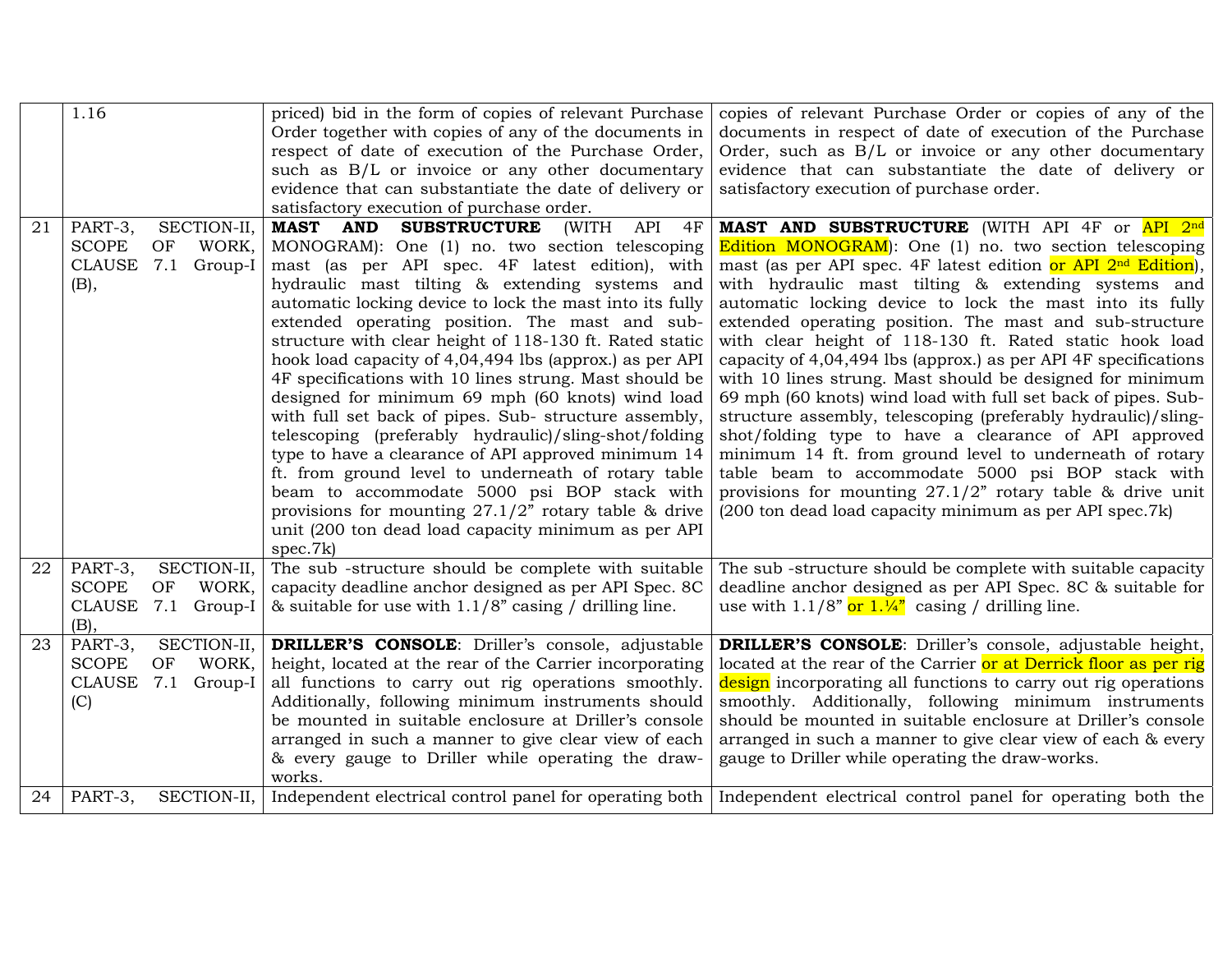|    | <b>SCOPE</b><br>OF<br>WORK,<br>CLAUSE 7.1 Group-I<br>(H), POINT NO. 10,<br>PAGE 89        | the pumps should be provided in convenient position.<br>In case of engine driven pumps, pneumatic control<br>panel should be provided at convenient place locally.                                                                                                                                                                                                                                                                                                                                                                               | pumps should be provided in convenient position. In case of<br>engine driven pumps, pneumatic control panel should be<br>provided at Derrick Floor.                                                                                                                                                                                                                                                                                                                                                                                                                                                                                                                                                                                                                                                                    |
|----|-------------------------------------------------------------------------------------------|--------------------------------------------------------------------------------------------------------------------------------------------------------------------------------------------------------------------------------------------------------------------------------------------------------------------------------------------------------------------------------------------------------------------------------------------------------------------------------------------------------------------------------------------------|------------------------------------------------------------------------------------------------------------------------------------------------------------------------------------------------------------------------------------------------------------------------------------------------------------------------------------------------------------------------------------------------------------------------------------------------------------------------------------------------------------------------------------------------------------------------------------------------------------------------------------------------------------------------------------------------------------------------------------------------------------------------------------------------------------------------|
| 25 | SECTION-II,<br>PART-3,<br><b>SCOPE</b><br>OF WORK,<br>CLAUSE 7.7 GENERAL<br>NOTES (o)     | Top Drive System : One (1) No. electrical Top Drive<br>System of 250 Ton capacity preferably electrical driven<br>compatible with 1000 HP mobile drilling rig of make<br>M/s NOV / TESCO / DRILLMEC / CANRIG DRILLING<br>TECHNOLOGY / WARRIOR<br>MANUFACTURING<br>SERVICES or any other reputed make. The system<br>should be capable of generating torque of at least<br>30000 lb-ft and rotary speed 0- 160 rpm. The Top<br>Drive System should be equipped with pipe handler<br>and necessary braking system to hold the generated<br>torque. | Top Drive System : One (1) No. electrical Top Drive System<br>of 250 Ton capacity preferably electrical driven compatible<br>with 1000 HP mobile drilling rig of make M/s NOV / TESCO<br>/DRILLMEC / CANRIG DRILLING TECHNOLOGY /<br>WARRIOR MANUFACTURING SERVICES or any other<br>reputed make. The system should be capable of generating<br>drilling torque of at least $21000$ lb-ft and rotary speed 0-160<br>rpm. The Top Drive System should be equipped with pipe<br>handler and necessary braking system to hold the generated<br>torque                                                                                                                                                                                                                                                                     |
| 26 | SECTION-II,<br>PART-3,<br><b>SCOPE</b><br>OF WORK,<br>CLAUSE 7.3 Group-III<br>$(G)$ (iii) | ROTARY HOSE: Rotary hose of 2" ID, 3000 psi<br>working pressure, 50 ft long, conforming to API Spec.<br>7K with safety clamps at both ends & necessary<br>fittings for connection to stand pipe & swivel goose<br>neck.                                                                                                                                                                                                                                                                                                                          | Rotary hose of $2^{\prime\prime}$ or $2\frac{\frac{1}{2}}{\sqrt{2}}$ ID, $3000 / 5000$ psi working<br>pressure, 50 ft long, conforming to API Spec. 7K with safety<br>clamps at both ends & necessary fittings for connection to<br>stand pipe & swivel goose neck.                                                                                                                                                                                                                                                                                                                                                                                                                                                                                                                                                    |
| 27 | PART-3, SECTION-III,<br>SPECIAL TERMS AND<br>CONDITIONS, CLAUSE<br>25.0                   | New Clause                                                                                                                                                                                                                                                                                                                                                                                                                                                                                                                                       | i) Payment of Final demobilization charges shall be made if<br>applicable within 45 days on receipt of invoice by COMPANY<br>accompanied by the following documents upto the last<br>completed financial year, from the CONTRACTOR:<br>Audited account up to the last completed financial<br>a)<br>year before the completion of the Contract.<br>Tax audit report for the above period as required<br>b)<br>under the Indian Tax Laws.<br>Documentary evidence regarding the submission of<br>$\mathbf{c}$<br>returns and payment to taxes for the expatriate personnel<br>engaged by the CONTRACTOR or by its sub-CONTRACTOR<br>for the above period.<br>ii) CONTRACTOR to also submit the following documents<br>along with the demobilization invoice:<br>Proof of re-export of all items including the unutilized |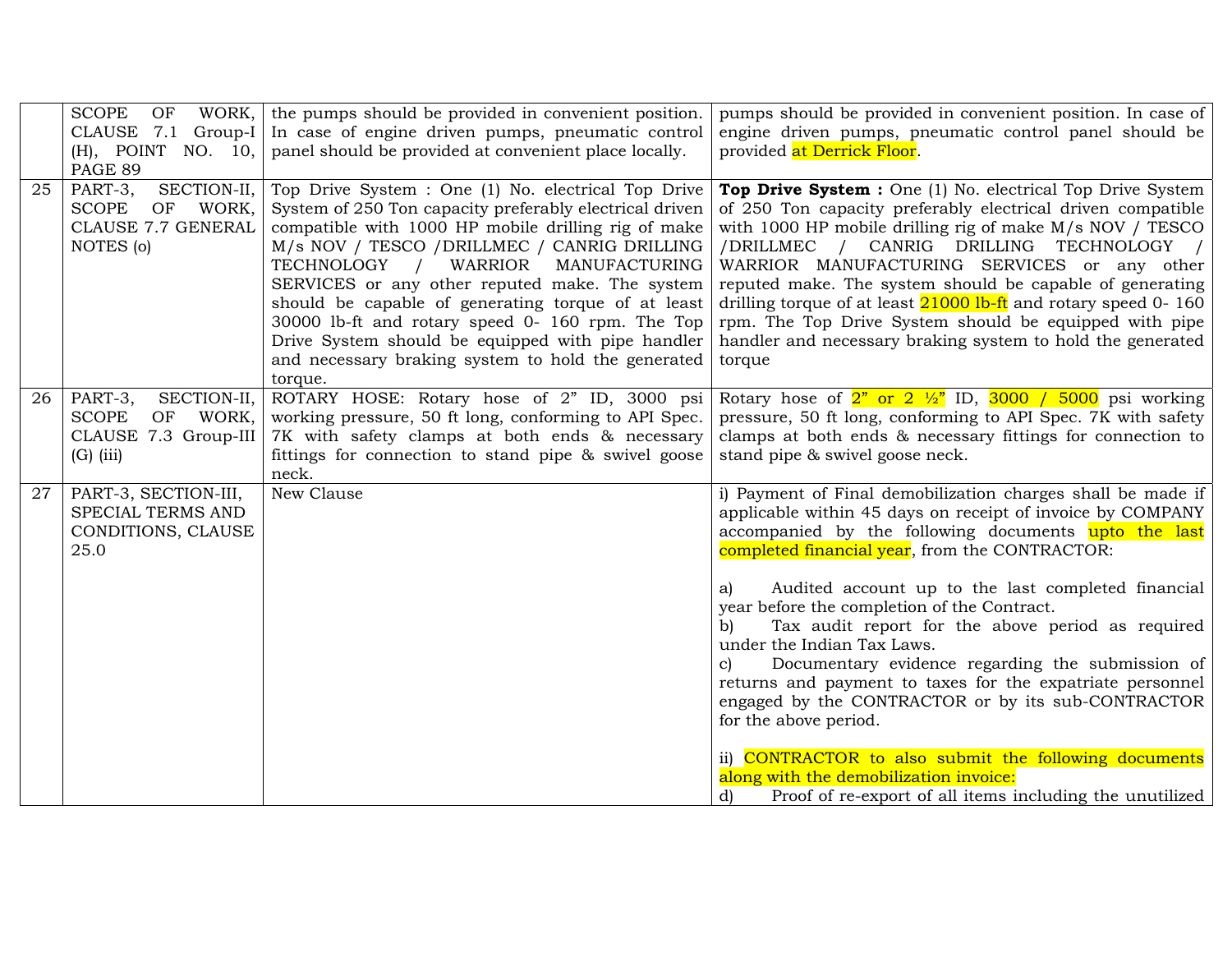|    |                                                                                              |                                                                                                                                                                                                                                                                                                                                                                                                                                                             | spares and consumables (excepting consumables consumed<br>during the contract period), payment of duty drawback<br>benefit availed by the contractor to OIL and also cancellation<br>of re-export bond if any.<br>Any other documents as required by applicable Indian                                                                                                                                                                                                         |
|----|----------------------------------------------------------------------------------------------|-------------------------------------------------------------------------------------------------------------------------------------------------------------------------------------------------------------------------------------------------------------------------------------------------------------------------------------------------------------------------------------------------------------------------------------------------------------|--------------------------------------------------------------------------------------------------------------------------------------------------------------------------------------------------------------------------------------------------------------------------------------------------------------------------------------------------------------------------------------------------------------------------------------------------------------------------------|
|    |                                                                                              |                                                                                                                                                                                                                                                                                                                                                                                                                                                             | e)<br>Laws.<br>Undertaking by the Contractor certifying that he shall<br>f)<br>submit all documents as mentioned in points (a), (b) & (c)<br>above for the financial year in which the contract has been                                                                                                                                                                                                                                                                       |
|    |                                                                                              |                                                                                                                                                                                                                                                                                                                                                                                                                                                             | completed, within 30 days of the completion of the tax audit.<br>In case, no demobilization charges are payable, the<br>documents mentioned above will have to be submitted by the<br>CONTRACTOR before release of the final payment by the<br>COMPANY. A certificate from Chartered Accountant on (a),<br>(b) $\&$ (c) above will suffice.                                                                                                                                    |
| 28 | PROFORMA-Q, Sl. No.<br>20(d)                                                                 | 40 Ton (min) crane                                                                                                                                                                                                                                                                                                                                                                                                                                          | Additional 40 Ton (min) crane<br>(during ILM as per<br>requirement)                                                                                                                                                                                                                                                                                                                                                                                                            |
| 29 | PART-3,<br>SECTION-II,<br><b>SCOPE</b><br>OF WORK,<br><b>CLAUSE 7.7 GENERAL</b><br>NOTES (m) | Kill pump: Contractor shall provide a kill pump set of<br>the following broad specification:<br>Diesel Engine (250-300 hp capacity) driven, preferably<br>Turbocharged Caterpillar/Cummins, OPI/National<br>make or equivalent pump of max. rated working<br>pressure 5,000 psi having varying plunger sizes,<br>$2.3/8$ ", $3.1/2$ ", 4" having discharge rate of 350 GPM<br>(maximum) with suitable torque converter having four<br>speed control system. | Kill pump: Contractor shall provide a kill pump set of the<br>following broad specification:<br>Diesel Engine (250-300 hp capacity) driven, preferably<br>Turbocharged Caterpillar/Cummins, OPI/National make or<br>equivalent triplex pump of max. rated working pressure<br>5,000 psi having varying plunger sizes, $2.3/8$ ", $3.1/2$ ", $4$ "<br>having discharge rate of 350 GPM (maximum) with suitable<br>torque converter or Allison having four speed control system. |
|    |                                                                                              | 1(one) no. kill tank of minimum 40 bbl capacity. The<br>kill line should be laid with chicksan joint having<br>NRV, bleed valve and should be suitably grouted at<br>intervals along with additional safety chains in<br>between two joints. One (1) no. compatible kill<br>manifold of 5000 psi rating should also be provided.                                                                                                                            | 1(one) no. kill tank of minimum 40 bbl capacity. The kill line<br>should be laid with chicksan joint having NRV, bleed valve<br>and should be suitably grouted at intervals along with<br>additional safety chains in between two joints. One (1) no.<br>compatible kill manifold of 5000 psi rating should also be<br>provided.<br>Grouting of the kill lines to be done by the Company with<br>assistance from the Contractor.                                               |
| 30 | PART-2,<br><b>BID</b>                                                                        | Grouting of the kill lines to be done by the Company<br>with assistance from the Contractor.<br><b>Resume/CV of Personnel:</b>                                                                                                                                                                                                                                                                                                                              | This Clause stands deleted.                                                                                                                                                                                                                                                                                                                                                                                                                                                    |
|    |                                                                                              |                                                                                                                                                                                                                                                                                                                                                                                                                                                             |                                                                                                                                                                                                                                                                                                                                                                                                                                                                                |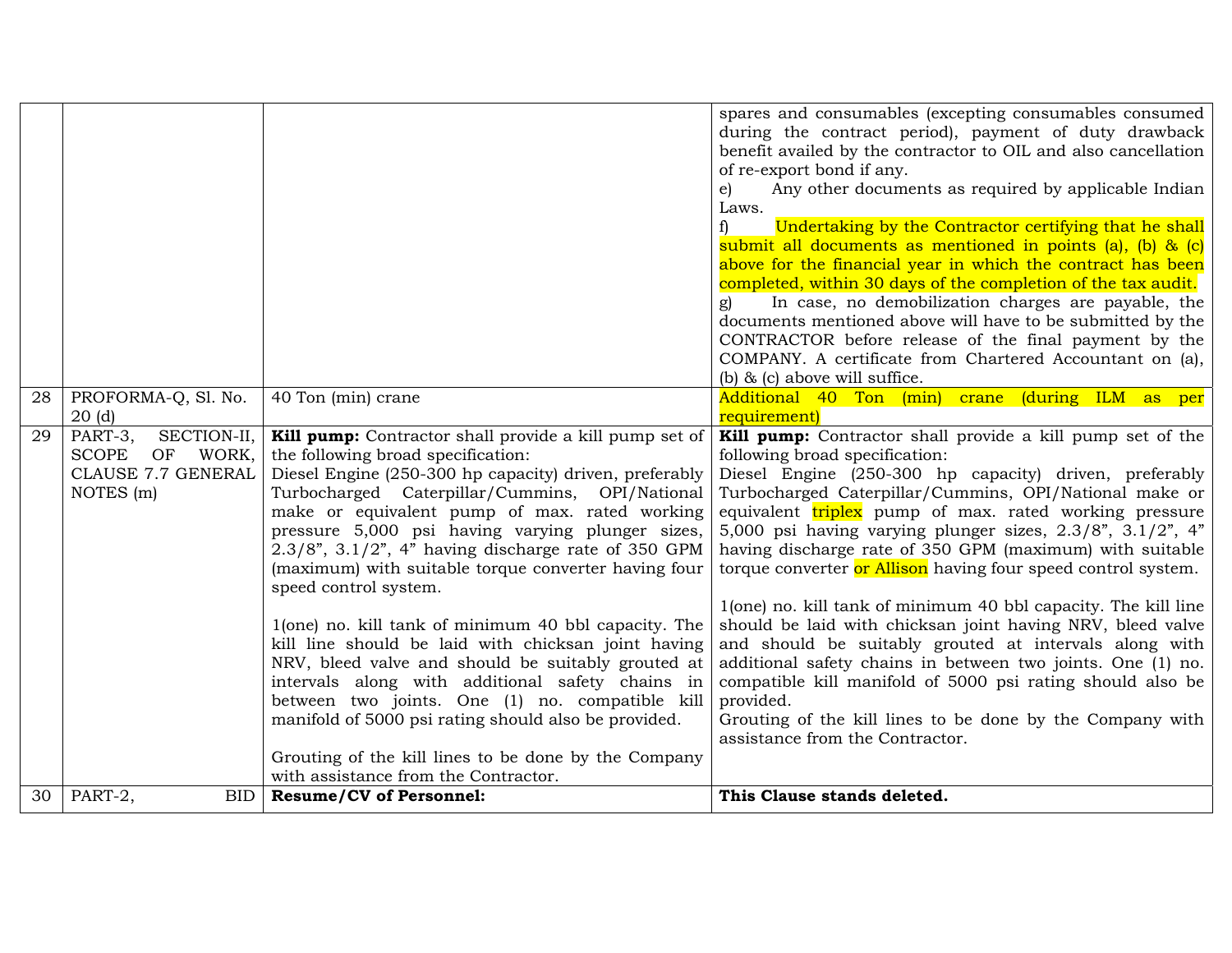|    | <b>EVALUATION</b>          | Resume/CVs along with copies of certificates in          |                                                                                                    |
|----|----------------------------|----------------------------------------------------------|----------------------------------------------------------------------------------------------------|
|    | CRITERIA,<br><b>CLAUSE</b> | regards to educational qualification, work experience    |                                                                                                    |
|    | 1.24.13                    | & IWCF certification etc. for the Rig Managers/ Rig      |                                                                                                    |
|    |                            | Superintendents (at least 02 nos.) and Tool Pushers      |                                                                                                    |
|    |                            | (at least 02 nos.) should be furnished as per bio-data   |                                                                                                    |
|    |                            | format along with unpriced Techno-commercial bid.        |                                                                                                    |
|    |                            | Note: All submitted copies of certificates in regards to |                                                                                                    |
|    |                            | educational qualification, Work experience & IWCF        |                                                                                                    |
|    |                            | etc. for Rig Managers/ Rig Superintendents/ Tool         |                                                                                                    |
|    |                            | Pushers should be verified and certified<br>by           |                                                                                                    |
|    |                            | independent third-party inspection agencies<br>as        |                                                                                                    |
|    |                            | mentioned in BEC.                                        |                                                                                                    |
| 31 | PART-3, SECTION-III,       | New Clause                                               | <b>Resume/CV of Personnel:</b>                                                                     |
|    | SPECIAL TERMS AND          |                                                          | Resume/CVs along with copies of certificates in regards to                                         |
|    | CONDITIONS, CLAUSE         |                                                          | educational qualification, work experience & IWCF                                                  |
|    | 26.0                       |                                                          | certification etc. for the Rig Managers/ Rig Superintendents                                       |
|    |                            |                                                          | (at least 02 nos.) and Tool Pushers (at least 02 nos.) should                                      |
|    |                            |                                                          | be furnished as per bio-data format well in advance prior to                                       |
|    |                            |                                                          | the mobilization of the personnel. Bidder to categorically<br>conform to this clause in their bid. |
|    |                            |                                                          | Note: Submitted copies should be certificates in regards to                                        |
|    |                            |                                                          | educational qualification, Work experience & IWCF etc. for                                         |
|    |                            |                                                          | Rig Managers/ Rig Superintendents/ Tool Pushers.                                                   |
| 32 | PART-2, BID                | Quoted rates must be in compliance to following          | Quoted rates must be in compliance to following stipulations:                                      |
|    | <b>EVALUATION</b>          | stipulations:                                            | (i) Mobilization charges "M" should not exceed 7.5% of Total                                       |
|    | CRITERIA, CLAUSE           | (i) Mobilization charges "M" should not exceed 7.5% of   | Cost of Rig Operation for one (1) year. However, if the                                            |
|    | 4.20                       | Total Cost of Rig Operation for one (1) year.            | mobilization charges are quoted by the bidder are found                                            |
|    |                            | (ii) Demobilization charges "D" should not be less than  | valuing more than the aforementioned limit, the excess                                             |
|    |                            | 6% of Total Cost of Rig Operation for one (1) year.      | amount shall be paid at the end of the contract along with                                         |
|    |                            |                                                          | demobilization charges.                                                                            |
|    |                            |                                                          | (ii) Demobilization charges "D" should not be less than 6% of                                      |
|    |                            |                                                          | Total Cost of Rig Operation for one (1) year. However, if the                                      |
|    |                            |                                                          | demobilization charges quoted by the bidder are found to be                                        |
|    |                            |                                                          | less than the aforesaid limit, the differential amount shall be                                    |
|    |                            |                                                          | kept on hold from the 1st invoice onwards and the same will                                        |
|    |                            |                                                          | be paid at the end of the contract along with Demobilization                                       |
|    |                            |                                                          | charges.                                                                                           |